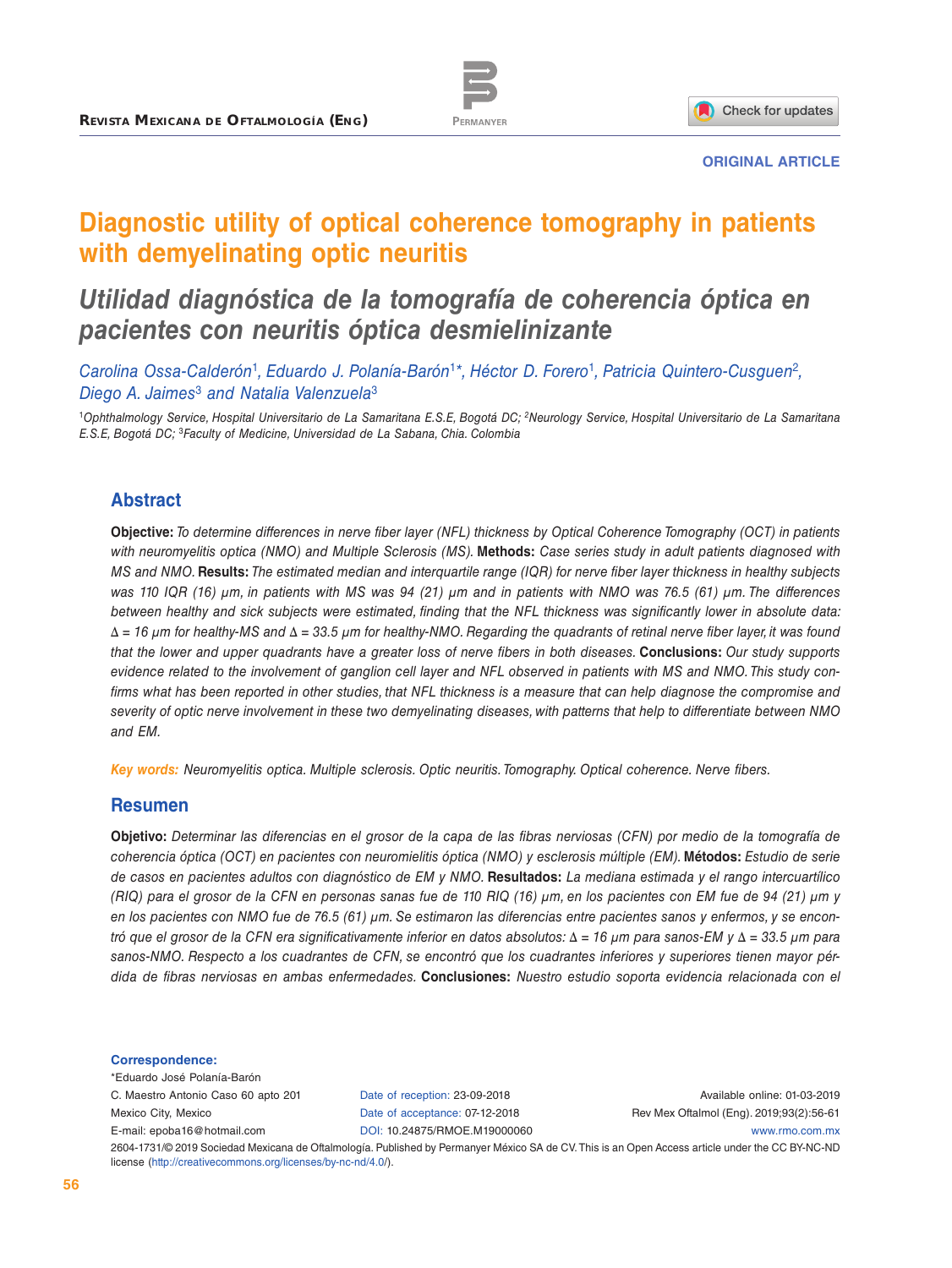*compromiso de la capa de células ganglionares y CFN observado en pacientes con EM y NMO. Este estudio nos confirma lo reportado en otros estudios, que el grosor de la CFN es una medida que puede ayudar a diagnosticar el compromiso y la gravedad del nervio óptico que puede estar afectado en estas dos enfermedades desmielinizantes, con patrones en los que se puede diferenciar entre NMO y EM.*

*Palabras claves: Neuromielitis óptica. Esclerosis múltiple. Neuritis óptica.Tomografía. Coherencia óptica. Fibras nerviosas.*

#### **Introduction**

Multiple sclerosis (MS) and neuromyelitis optica (NMO) are a spectrum of inflammatory, autoimmune, demyelinating diseases of the central nervous sys $tem<sup>1,2</sup>$ . These two conditions have a low prevalence in our population, but a high incidence of ophthalmological disorders, among which are the loss of monocular vision and neuronal degeneration at the level of the retina and optic nerve $3,4$  $3,4$  $3,4$ .

The use of optical coherence tomography (OCT) in patients with demyelinating diseases such as MS and NMO is of great importance in the diagnostic and progression evaluation of these diseases. In addition, it allows to establish the thickness of the nerve fiber layer (NFL), which will determine the patient's visual prognosis, quality of life and progression of the disease<sup>4</sup>. OCT is an innovative non-invasive high-resolution method that measures the thickness of the retinal NFL<sup>5</sup>, gives information about the optic nerve head topography, the thickness of the peripapillary NFL and the macular volume.

The currently used OCT is time-domain, which provides real-time cross-sectional images of the retinal layers with a resolution of 10 μm (OCT Stratus® Zeiss). The limitation of this equipment is the low resolution and the slow speed (400 A-scans/sec), which results in a less accurate measurement of the retinal layers compared to other OCT devices<sup>6</sup>. The RS3000<sup>®</sup> (NIDEK<sup>®</sup>) is the latest OCT model that uses spectral-domain (SD) detection, which is available and commercially approved by the Food and Drug Administration. It also acquires real-time images with a resolution of 4 μm and a scanning speed of 53,000 A-scans/sec, improving the resolution and identification of the retinal layers<sup>7</sup>.

The objective of our project is to characterize the NFL thickness in patients with a history of MS and NMO, using the new OCT RS-3000® (NIDEK®) and to establish the thickness differences when comparing the results with healthy patients.

## **Methods**

This study was conducted following the ethical guidelines contained in the Helsinki declaration. The informed consent was conducted after approval from the Ethics in Research Committee of the Hospital Universitario de la Samaritana (05IC10-V1), Bogotá, Colombia.

Subjects older than 18 were enrolled consecutively in three groups: patients clinically diagnosed with MS or NMO, regardless of the time since diagnosis; patients without active optic neuritis and with the last event of optic neuritis reported more than a year ago, and healthy subjects. For patients with MS and NMO, a search was made in the medical records of the Neurology and Ophthalmology department of the Hospital Universitario de La Samaritana, collecting 35 possible candidates for the study. Based on medical records, compliance with the McDonald 2010 classification criteria and oligoclonal bands for MS were verified $8,9$  $8,9$  $8,9$ ; as well as the Mayo Clinic criteria updated in 2006 for NMO<sup>10</sup>. After this evaluation, 8 patients with MS and 2 with NMO were selected. The patients diagnosed with NMO were monitored in the neurology department, receiving maintenance treatment with prednisolone and azathioprine, an immunosuppressant. However, most of the patients were treated with rituximab, a monoclonal antibody that is used by intravenous infusion every 6 months. Patients diagnosed with MS were on first-line medications such as interferon B1a, interferon B1b, and second-line drugs such as fingolimod and natalizumab.

In order to make comparisons between groups, patients who did not refer a history of NMO or MS were selected. We excluded patients who did not agree to participate in the study and with comorbidities that could affect the NFL thickness (diabetes mellitus, vascular occlusions, HIV retinitis, chorioretinitis, glaucoma), or with active optic neuritis, relapsing disease or presence of new lesions in nuclear magnetic resonance imaging, and patients with incomplete data in the medical or database records. The collection of the information consisted in the selection of patients who have attended the Hospital Universitario de la Samaritana from January 1, 2012 to July 31, 2016. Once the compliance with the classification criteria was established, the patients were contacted to explain the protocol and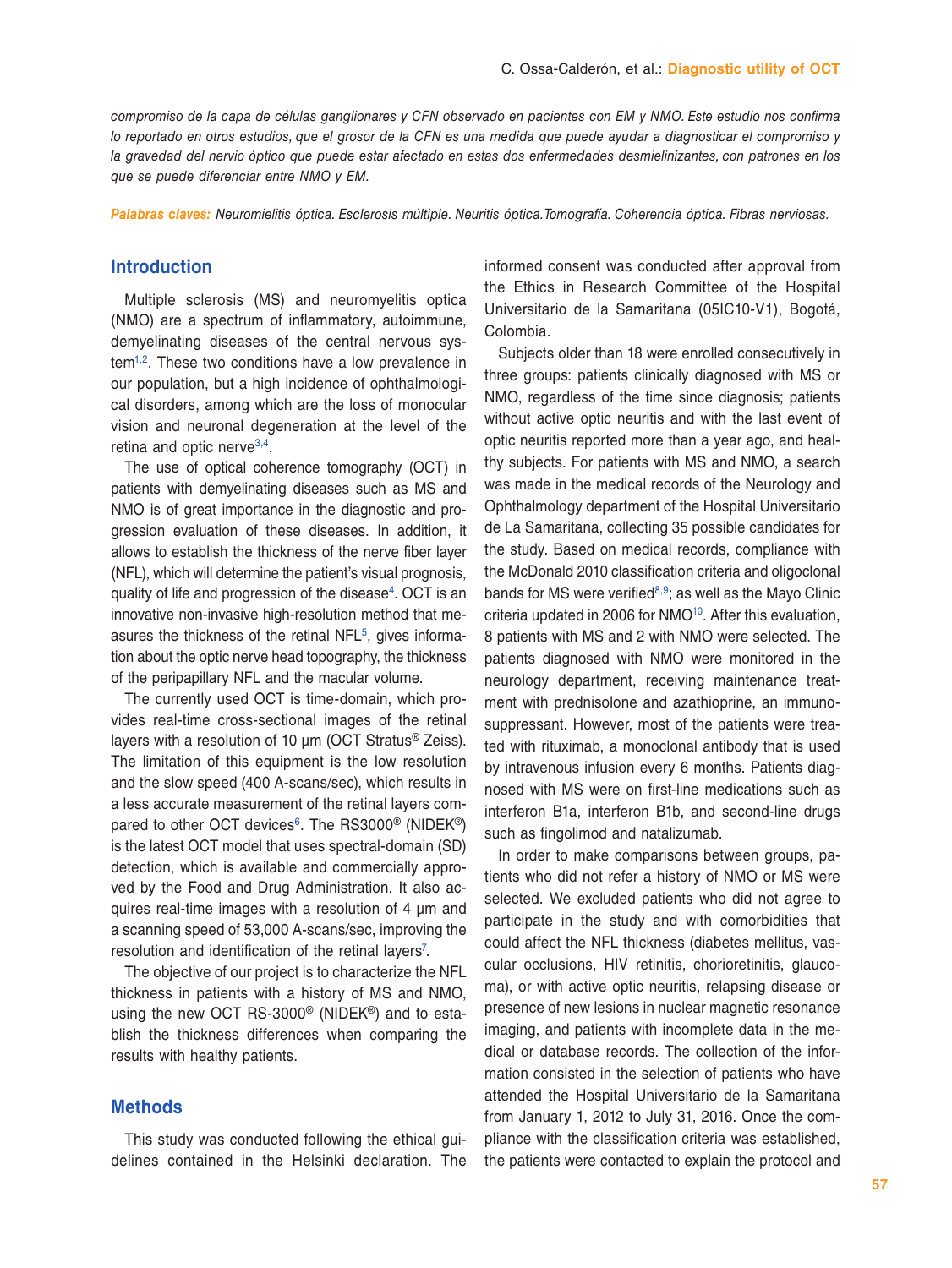| Table 1. Description of the main demographic characteristics |  |  |  |
|--------------------------------------------------------------|--|--|--|
|                                                              |  |  |  |

| <b>Item</b>                  | <b>Healthy patients</b> | <b>Multiple sclerosis</b> | <b>Neuromyelitis optica</b> |
|------------------------------|-------------------------|---------------------------|-----------------------------|
| Number of eyes               | 20                      | 16                        | 4                           |
| Age<br>median (IQR/min/max.) | 35.5 (15/18/52)         | 35(11/24/51)              | 35 (34/18/52)               |
| Women (n)                    | 12                      | 8                         | 4                           |
| Time since diagnosis (years) | N/A                     | 5(9/1/17)                 | 2(2/1/3)                    |
| Number of relapses (years)   | N/A                     | 1(1.5/0/2)                | 1(0/1/1)                    |

IQR: interquartile range.



**Figure 1.** Nerve fiber layer thickness in  $\mu$ m by diagnosis (0 = healthy, 1 = MS, 2 = NMO). MS: multiple sclerosis; NMO: neuromyelitis optica.

if they agreed to participate, they signed the informed consent and were scheduled for examination.

The selected patients underwent a complete ophthalmological examination, including OCT to measure the retinal layers thickness. A descriptive statistical analysis was performed, reporting frequencies and proportions for qualitative variables and medians and interquartile ranges for continuous variables. Differences were assessed by the hypothesis test between the measurements corresponding to the NFL and the thickness of the ganglion cell layer between patients with and without the disease. When the criterion of non-normality was met, a mean comparison was performed with the Wilcoxon rank test, considering the level of significance <0.005. The analysis was carried out using STATA software version 12.

#### **Results**

The study included 10 patients for a total of 20 eyes, 16 eyes with MS and 4 eyes with NMO (Table 1). No differences were found between the three groups in terms of age, gender, time since diagnosis and number of previous episodes of optic neuritis.

Absolute differences between medians corresponding to the NFL and the ganglion cell layer in patients with and without the disease were assessed. The median (interquartile range) estimated for the NFL thickness in healthy subjects was 110 (16) μm, for patients with NMO was 76.5 (61) μm, and for patients with MS was 94 (21) μm. Patients with NMO had significantly lower absolute values compared to subjects with MS (Fig. 1).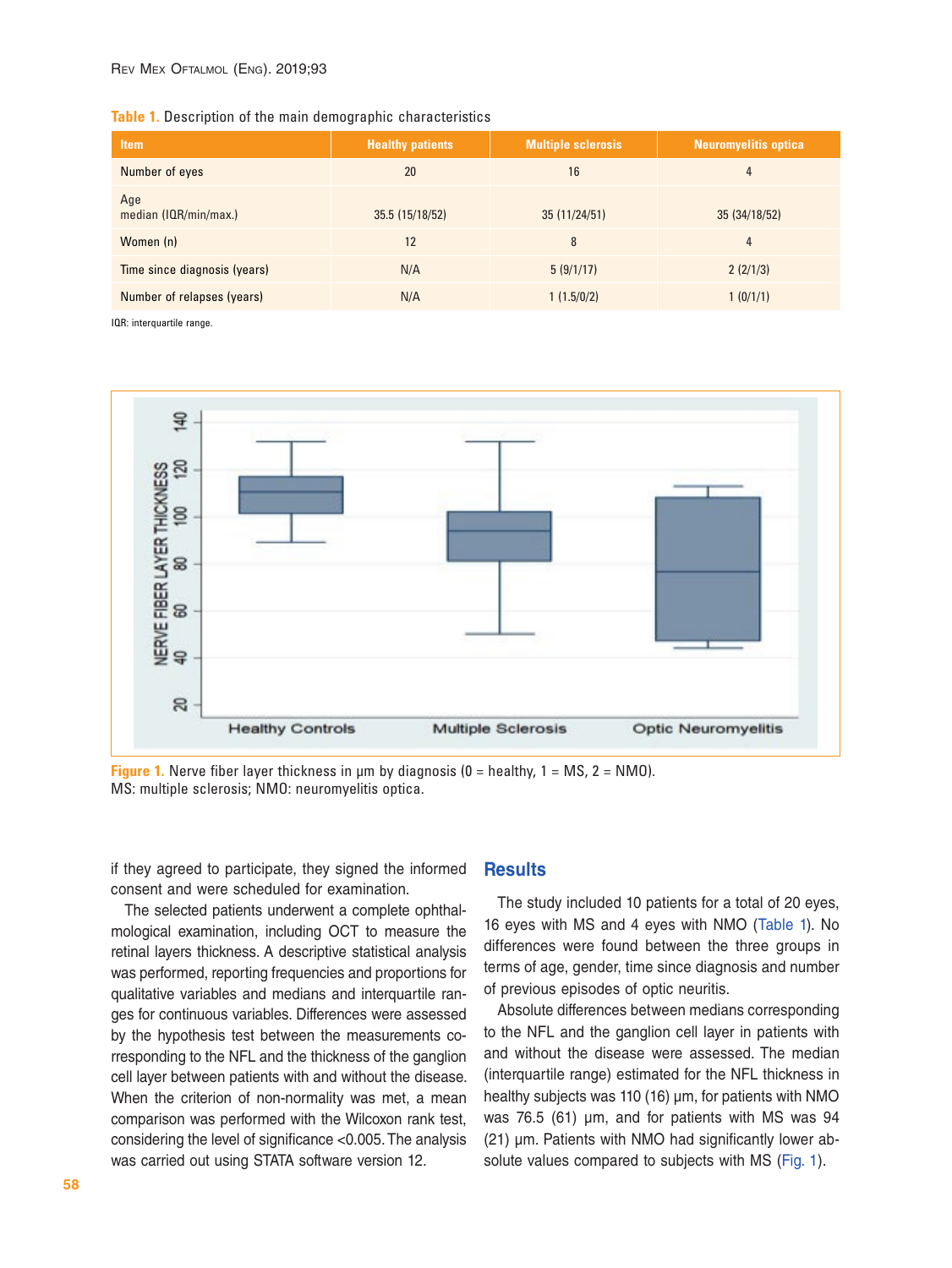

**Figure 2.** Thickness in μm of the NFL by quadrants by diagnosis (0 = healthy, 1 = MS, 2 = NMO). MS: multiple sclerosis; NMO: neuromyelitis optica.

When examining the NFL quadrants (Fig. 2), it was observed that the inferior and superior quadrants showed a greater loss of nerve fibers in both diseases. Regarding the ganglion cell layer, it was observed that there is greater loss of ganglion cells in all quadrants in patients with NMO compared to patients with MS. In addition, there is a greater loss of these in the inferonasal quadrant in patients with MS and in the superonasal quadrant in patients with NMO (Fig. 3).

## **Discussion**

Histopathological studies on NMO have revealed that this disease has an inflammatory and ischemic component that leads to a greater inflammatory response and axonal destruction<sup>11</sup>. Charcot, et al. demonstrated that in MS there is demyelination with a relative axonal preservation<sup>12</sup>. Based on this and in our findings, we infer that when measuring the NFL thickness in a patient with a suspected demyelinating disease, the NFL would be thinner in patients with NMO compared to MS, as pre-viously reported<sup>13-[15](#page-5-13)</sup>.

Our study suggests a NFL and ganglion cell layer thickness decrease in patients with demyelinating diseases, specifically in patients with MS and NMO. In addition, we found that the superior and inferior quadrants of the NFL were more affected in patients with NMO compared to MS<sup>[13](#page-5-12)[,16](#page-5-14)</sup>. However, it is important to increase the number of patients in the long-term to improve the power of our results.

Previous studies reported that the average thickness of the NFL in MS is of 92 μm and in eyes of healthy subjects is of 105  $\mu$ m<sup>[17](#page-5-15)</sup>. Our results report a thickness of 94 μm in patients with MS and of 110 μm in healthy subjects, which agrees with the previously mentioned studies. The thickness is much lower in patients with NMO (76.5 μm), both in our study and in previously reported studies $2,13$ .

The possible usefulness of OCT in the diagnosis of NMO has been described. It depends on the thickness of the superotemporal ganglion cell layer being less than 62  $\mu$ m<sup>2[,16](#page-5-14)</sup>; however, this cut-off value was not identified in our population, which had a value of 82.5 (IQR: 49) μm.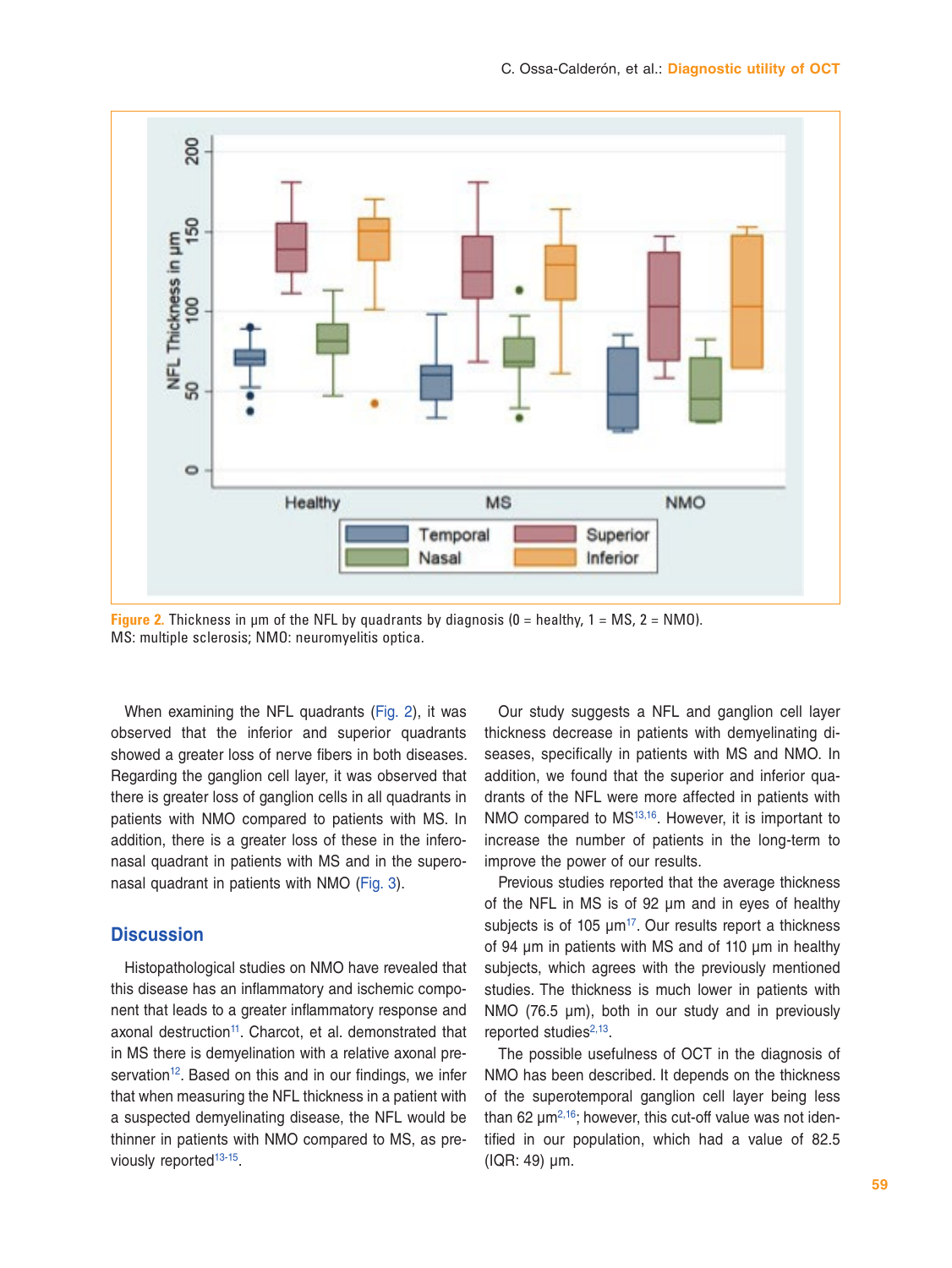

**Figure 3.** Thickness in μm of the ganglion cell layer per quadrant. MS: multiple sclerosis; NMO: neuromyelitis optica.

Since the macula contains mainly ganglion cell bodies, the evaluation of macular volume allows to determine if the axonal loss (measured by the NFL thickness) is associated with neuronal degeneration<sup>18-20</sup>. In this study, we observed a greater ganglion cell loss at the macular level in the superotemporal and inferonasal quadrants in patients with MS, and in the superonasal and inferonasal quadrants in patients with NMO. This correlates with the loss of ganglion cells in the superior and inferior quadrants of the NFL at the level of the optic disc, which explains the neuronal degeneration observed in these two diseases.

It is necessary to clarify that the few available evidence of spectral-domain OCT is not comparable with our data, given that variability in the measurement has been described, even among different companies that use the same technology<sup>16,18</sup>.

The measurement of the NFL and ganglion cell thickness deserves a greater research effort, particularly in longitudinal studies, due to their usefulness for eva-luating prognosis and therapeutic assessment<sup>19,[21](#page-5-19)</sup>.

### **Conclusions**

Patients with NMO and MS show a loss in the NFL and ganglion cell complex. Patients with NMO present a greater loss in the NFL compared to patients with MS. The pattern of loss (regarding the quadrants) tends to be more generalized in NMO (affecting the superior and inferior quadrants) and to affect mainly the temporal quadrant in MS. In patients with NMO, the difference in the NFL between both eyes (the one that had neuritis versus the healthy one) could help differentiate between NMO and MS. In MS, the NFL loss can be documented, even in eyes that have no history of clinical optic neuritis.

Since this is a case series study, no association or prediction can be established in terms of progression or severity.

The behavior of the involvement of the two layers measured by quadrants is similar to the data reported by other authors, where suspicion of NMO can be established if the ganglion cell layer thickness in the superotemporal quadrant is less than 62 μm. However, the thickness observed in our patients, although it is lower compared to healthy subjects, did not reach this threshold. This may be due to the sample size and the design of our study, which make difficult to evaluate the spectrum of the disease.

The low prevalence of patients with demyelinating diseases such as MS and NMO limited the sample size of this study. It should be noted that this study was only performed in patients without active optic neuritis. This prevented the evaluation of the role of SD-OCT in the acute phase of these two diseases.

In view of all available information on NFL and ganglion cell measurements with SD-OCT, our results